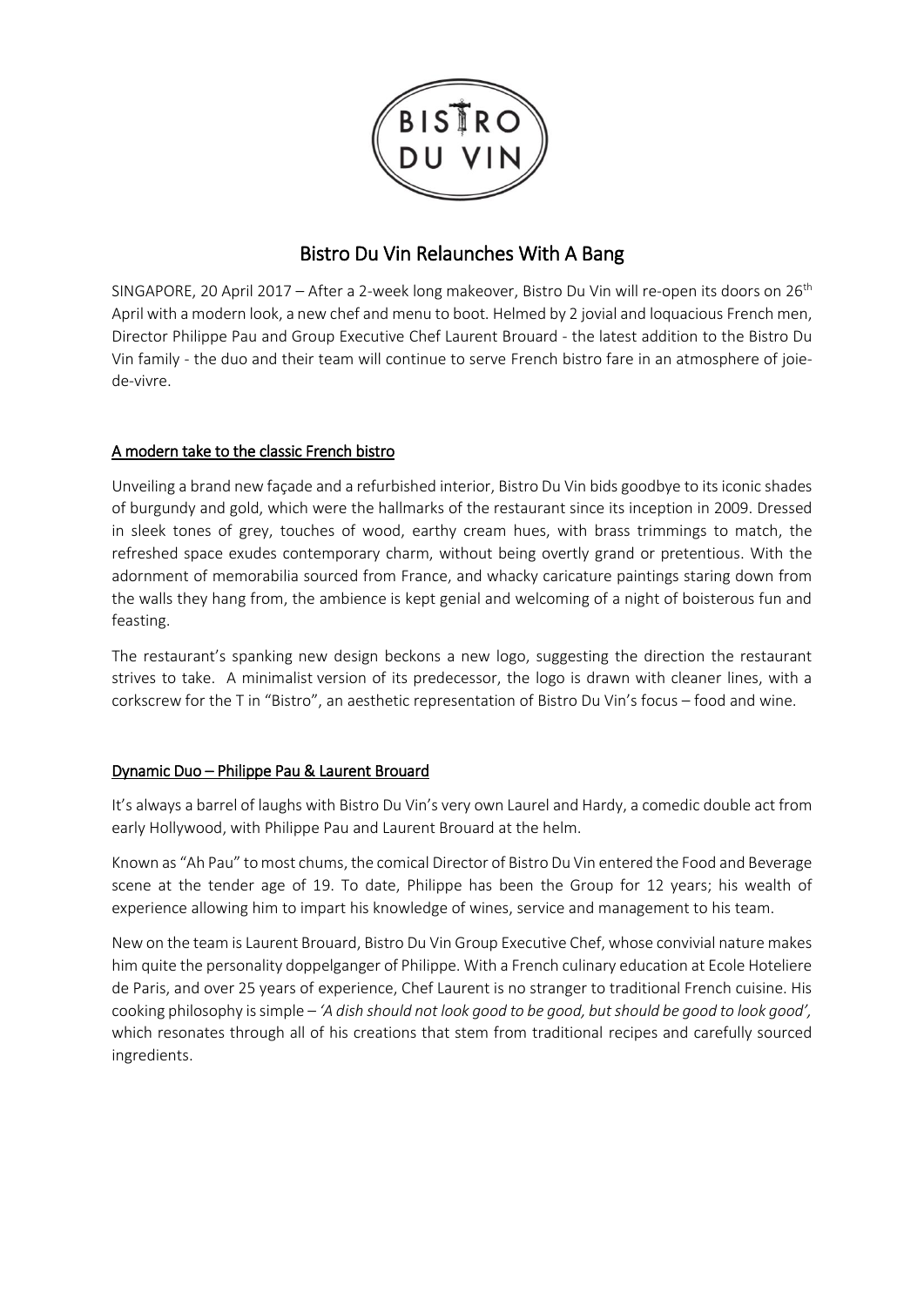## The food

As food isn't to fill one's belly simply for the sake of, Bistro Du Vin strives to be a place for friends and family to gather, and relish life over a memorable meal of traditional French fare served in generous portions. With a refreshed menu in place, loyal patrons can look forward to novel A la Carte signatures, more weekly specials, and a brand new menu series - "Faites Confiance Au Chef".

Kickstart your meal by tucking into the classic *Salade de homard Parisienne* "Lobster tail Salad A la Parisienne" (\$36), or the delightful *Tarte de Sardines*, featuring sardines from Brittany served with basil tomatoes concassée warm tart (\$22).



*From left to right: Salade de homard* Parisienne*, Tarte de Sardines*

For a hearty dose of protein, savour Bistro Du Vin's meat dishes made from free-range, hormones-free poultry. Highly recommended is the *Côte de porc grille,* featuring a tender serving of char-grilled pork chop with Corsica Lonzo pork loin, potato gratin & baby vegetables (\$39). Those looking for red meat, the *Steak Frites* "Char-grilled Australian 200 day grain-fed Angus ribeye" (\$48) is bound to satisfy. For a lighter option, opt for the *Cabillaud rôtis* "Roasted Cod loin in virgin sauce, Provençale ratatouille, baby vegetables" (\$38), or the *Moules frites* "Mussels prepared 3-ways" from Normandy (\$35). End your meal with a heart-warming *Tarte fine aux pommes*, a classic French apple tart dessert served with vanilla ice cream.



*From left to right: Côte de porc grille, Moules frites*, *Grand Mariner Soufflé*

While 70% of the menu feature new additions, best-selling classics such as their *Joue de Boeuf braise Grand-Mere* "Braised Beef Cheek served with bacons and mashed potatoes" (\$35), *Confit de canard* "Duck Leg Confit, with salardaise potatoes and green salad" (\$34) and Grand Mariner Soufflé (\$18) are